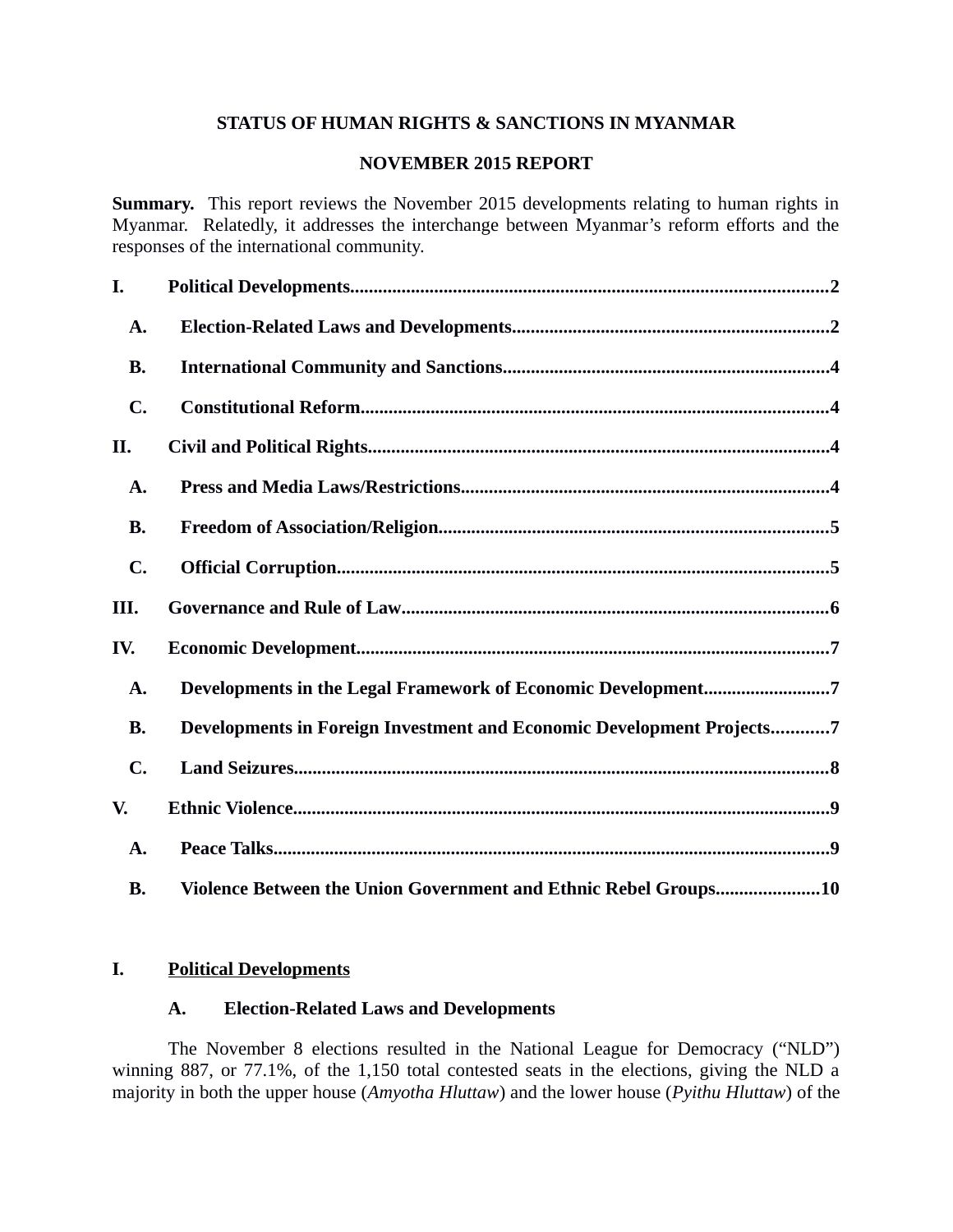Myanma parliament.<sup>1</sup> Of the NLD's 887 parliamentary seats, 135 came in the upper house (constituting 80.4% of the non-military contested seats, and 60.3% of all upper-house seats), while 255 came in the lower house (constituting 77.9% of the non-military contested seats, and 58.0% of all lower-house seats).<sup>2</sup> The NLD won its remaining 497 seats in Myanmar's seven regional and seven state assemblies.<sup>3</sup> After accounting for the 25% of seats allocated to the military, plus seven vacant seats in the lower house, the NLD will hold 390 seats, or 58.7% of all seats in the combined houses of the Myanma national parliament.<sup>4</sup>

By contrast, the Union Solidarity and Development Party ("USDP") came in a distant second, winning 117 total seats in the elections. Of the USDP's 117 parliamentary seats, 12 came in the upper house (constituting 7.1% of the non-military contested seats, and 5.4% of all upper-house seats), while 30 came in the lower house (constituting 9.2% of the non-military contested seats, and 2.7% of all lower-house seats).<sup>5</sup> The USDP won its remaining 75 seats in Myanmar's seven regional and seven state assemblies.<sup>6</sup>

The Union Election Commission ("UEC") noted that 1,118 international observers and 9,406 domestic observers from 13 organizations, along with 291 individuals from 45 foreign media organizations, were watching the elections closely.<sup>7</sup> Representatives from one of those organizations, the Carter Center, noted that they were welcomed to the polling stations and that polling stations were not warned in advance that the Carter Center team would visit.<sup>8</sup> Similarly, an election observer from the Asian Network for Free Elections (ANFREL) stated that his initial impression of the vote was that it was smooth, peaceful and orderly.<sup>9</sup> U.S. Secretary of State John Kerry stated that the voter turnout was a "testament to the courage and sacrifice shown by the people of Burma over many decades," while noting that there remains several impediments to a full democratic and civilian government, including the large number of unelected seats reserved for the military, the disfranchisement of minorities such as Rohingya Muslims and the "arbitrary" disqualification of certain candidates.<sup>10</sup>

With its absolute majority, the NLD will have the ability to select the next Myanmar President, First Vice President and Second Vice President.<sup>11</sup> Under Myanmar's quasi-presidential system set up by the former military junta, the combined houses of the national Parliament will form an electoral college to vote on three candidates for President. The individual with the most votes will become President, the runner-up will become First Vice President and the third-place candidate will become Second Vice President.<sup>12</sup> Although Aung San Suu Kyi is banned from the presidency under the Myanmar Constitution, most expect that the next president will likely be a close Aung San Suu Kyi ally.<sup>13</sup>

At her last news conference in Yangon before the elections, Aung San Suu Kyi had claimed she would be "above the president" if the NLD were to win the elections, and argued that such a position would not be prohibited by the Constitution.<sup>14</sup> At the time, her comments were viewed as merely an effort to reassure her supporters that a vote for the NLD would essentially be a vote for Aung San Suu Kyi.<sup>15</sup> However, two days after the elections, Aung San Suu Kyi reiterated such claims, stating, "The president will be told exactly what he can do, but that won't stop me from making all the decisions. [The president] will have to understand this perfectly well that he will have no authority. He will act in accordance with the decisions of the party." <sup>16</sup> Aung San Suu Kyi made it clear she will run the country regardless of who the NLD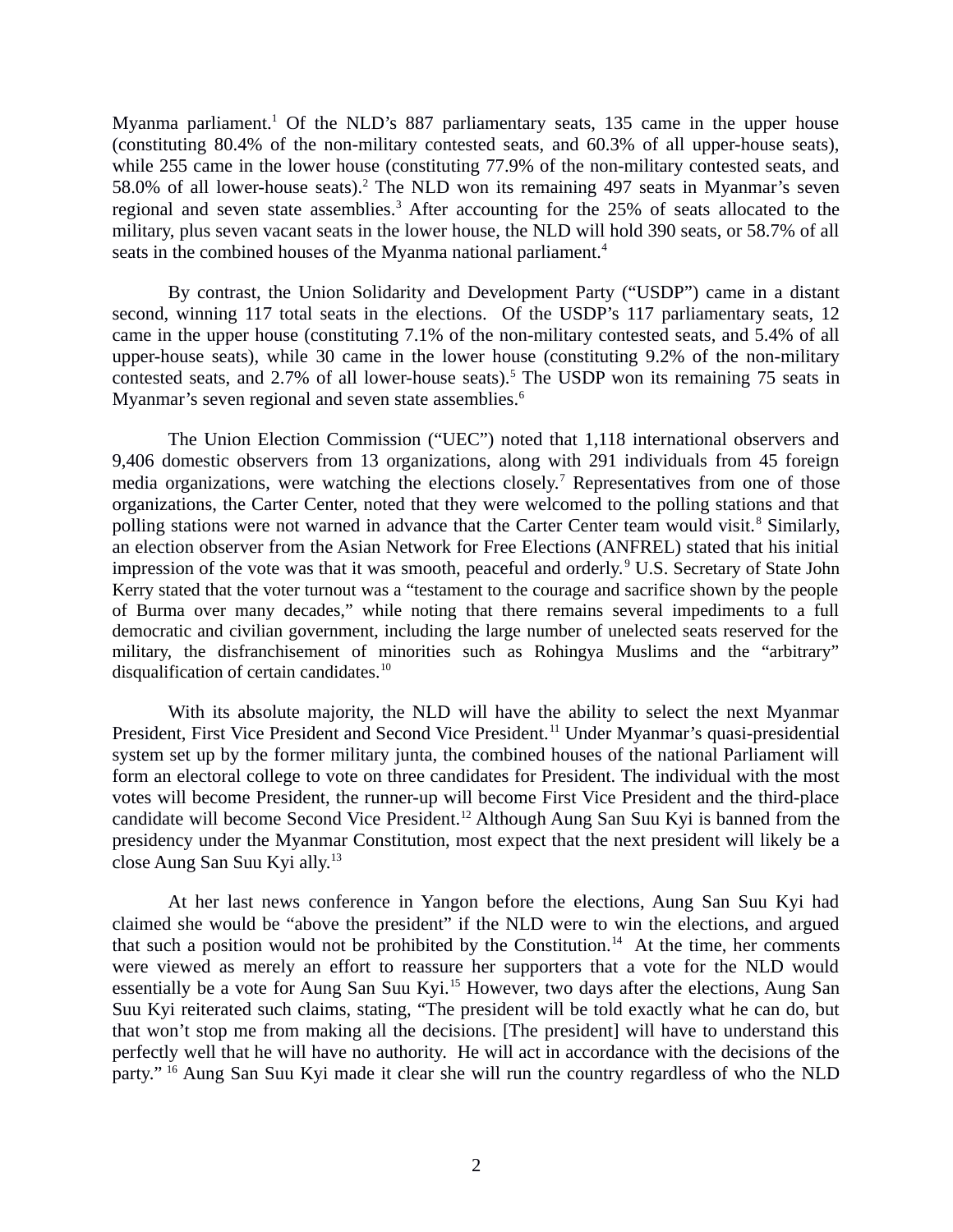elects as president and described the constitution barring her from presidency because she was married to a foreigner and her children are foreign nationals as "very silly."<sup>17</sup>

In the wake of such claims, some are becoming concerned that NLD opponents may use Aung San Suu Kyi's comments as the basis for a legal challenge to the election results. <sup>18</sup> Because Clause 58 of the Constitution states that the President "takes precedence over all other persons" in the country, there may be constitutional issues with Aung San Suu Kyi or others directing the next President's administration.<sup>19</sup>

In addition, some raised concerns that the USDP may challenge specific election results based on certain NLD politicians' campaign spending.<sup>20</sup> Although it appears that the NLD candidates at issue at worst transgressed the party's own self-imposed spending limit of 5 million kyat (USD \$3,885)—an amount that is half of the national legal limit—Aung San Suu Kyi nevertheless scolded the politicians at post-election meetings.<sup>21</sup> An NLD official noted that "[w]e've won by a landslide and we don't want to give the ruling camp any excuse to strip us of our firepower in the parliament."<sup>22</sup>

Despite these concerns and signs of NLD mistrust towards the USDP, the current ruling party has publicly expressed its willingness to cooperate and support the new NLD leadership. Following the elections, incumbent president Thein Sein congratulated Aung San Suu Kyi and the NLD on their victory, promising that his current government will "respect and obey the election results and transfer power peacefully."<sup>23</sup> Commander-in-Chief of the Myanmar Armed Forces, Senior General Min Aung Hlaing, after a meeting conducted within the Tatmadaw's top ranks, also took to Facebook to congratulate Aung San Suu Kyi, vowing that the Tatmadaw will cooperate with the new government following the transition.<sup>24</sup> President Thein Sein stated that he would meet with Aung San Suu Kyi on the morning of December 2, at the president's house in Naypyidaw.<sup>25</sup> Min Aung Hliang also confirmed that he would meet Aung San Suu Kyi later that day.<sup>26</sup>

In an interview with the Washington Post, Min Aung Hlaing vowed to uphold the election results and indicated that he is willing to work with Aung San Suu Kyi.<sup>27</sup> "The important thing is the long-term national interest of our country. If we have good results for our country, we can work together – there are so many ways to cooperate," he said.<sup>28</sup> Min Aung Hlaing outlined three developments he saw as necessary for Myanmar to become stable: an end to armed ethnic conflict, a maturing multiparty democratic system and better relations between the ethnic groups and the government.<sup>29</sup> When asked whether the military would transfer more power to the incoming civilian government, Min Aung Hlaing answered that "it would depend on the stability of our country and people understanding the practice of democracy."<sup>30</sup>

#### <span id="page-2-0"></span>**B. International Community and Sanctions**

Anticipation is rising among blacklisted Myanmar companies and American business groups interested in promoting greater investment in Myanmar that the U.S. will ease economic sanctions against Myanmar in the coming months in response to Washington's generally positive reviews of the November elections. <sup>31</sup> U.S. officials have stated repeatedly since the election that it is too soon to say whether there will be any major change in economic policy.<sup>32</sup> Although the elections were conducted peacefully and resulted in a decisive victory for the NLD that has been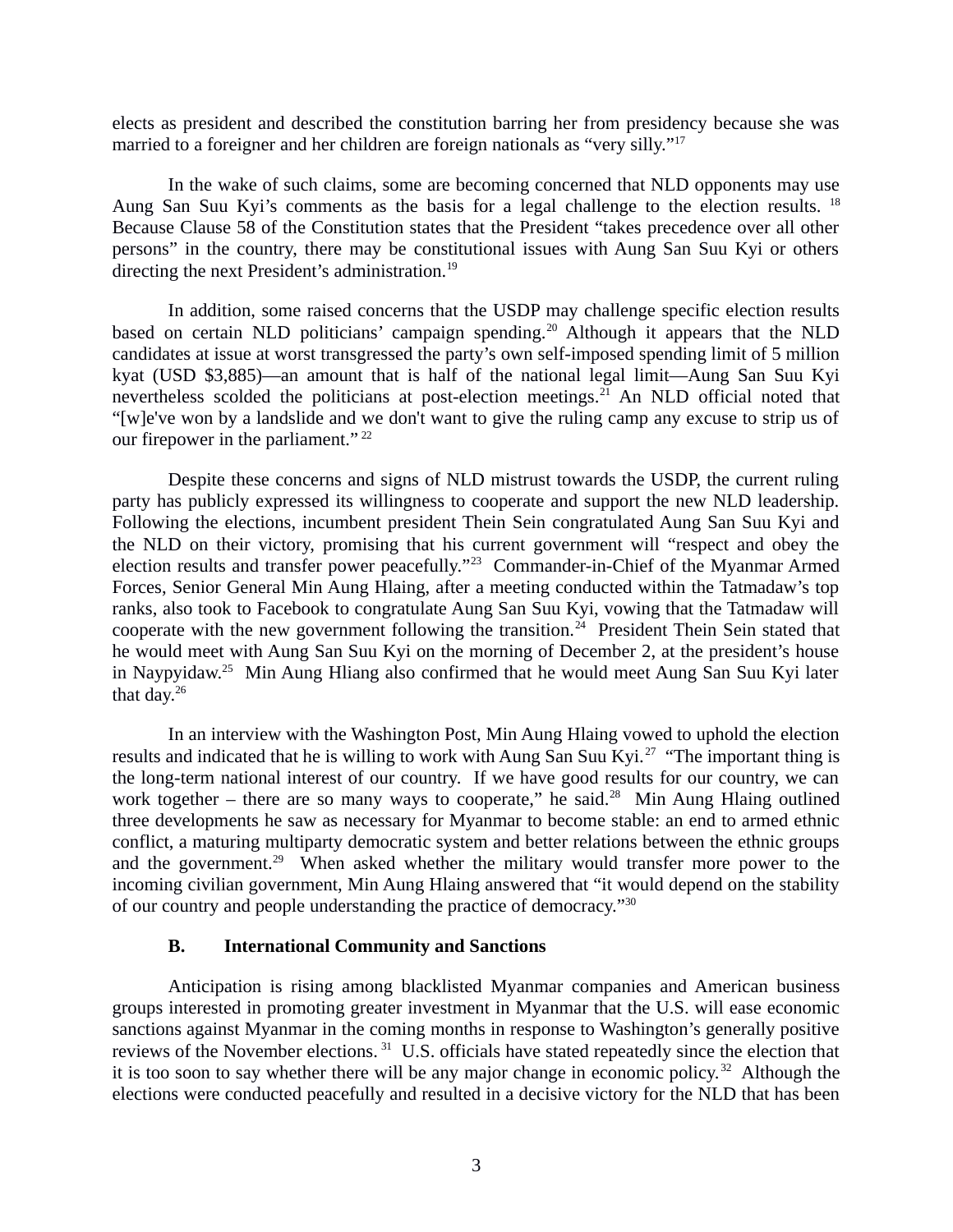accepted by the military-linked establishment, important issues remain unresolved.<sup>33</sup> While Aung San Suu Kyi's advisers have indicated that she will continue the pro-business policies of her predecessors, her team has provided few details regarding economic policies or future leadership. In a recent interview with the Washington Post, Aung San Suu Kyi expressed her belief that the sanctions should be eased, stating that she does "not see why they would need to keep sanctions on" if a democratic government is in power.<sup>34</sup> Influential U.S. Senators Mitch McConnell and John McCain hinted that they would support easing sanctions, stating in a November resolution that President Obama should "consider the potential relaxation of restrictions" if the handover from the ruling party to the NLD proceeds as planned.<sup>35</sup>

## <span id="page-3-2"></span>**C. Constitutional Reform**

After President Obama congratulated Aung San Suu Kyi on the NLD's success in the "historic" November elections, the White House spelled out additional steps it believes are necessary to further democracy in Myanmar.<sup>36</sup> Ben Rhodes, a senior White House foreign policy aide, noted that the White House has "consistently said over the course of the last several years that a full transition to democratic, civilian rule in Burma would require a process of constitutional reform." <sup>37</sup> In particular, Rhodes flagged the constitutional provisions that reserve 25% of Myanmar's parliament seats for the military and that bar Aung San Suu Kyi from the presidency as especially concerning.<sup>38</sup> After a process of Myanmar's Parliament being seated and a president being appointed, Rhodes said "at some point, it will be up to that new parliament and to those leaders to make determinations about the reform and the constitution." <sup>39</sup> He expressed optimism, however, that Aung San Suu Kyi would be in a very strong position as the leader of the NLD to be a leading voice about the future direction of the country. <sup>40</sup>

# **II. Civil and Political Rights**

# <span id="page-3-1"></span><span id="page-3-0"></span>**A. Press and Media Laws/Restrictions**

Following the general elections, many media observers have acknowledged that press freedoms were generally respected during the campaign. Democracy Reporting International ("DRI"), an independent international media monitoring group, has not alleged any violence against journalists during the election period.<sup>41</sup> The Asian Network For Free Elections ("ANFREL"), an independent international election observer, has also not reported or alleged any physical threats against journalists during the same period. <sup>42</sup>

Nevertheless, ANFREL expressed concerns that arrests made prior to the election period, including the arrests of activists who shared political jokes via Facebook, had a chilling effect on the media's reporting of certain issues that may have been sensitive topics to the military. <sup>43</sup> Ten journalists remain jailed for alleged violations of the 2014 Media Law or its predecessor laws.<sup>44</sup>

In addition, the unexplained October 2014 death in military custody of freelance journalist Aung Kyaw Naing, arrested while reporting from an area in southwestern Myanmar held by the rebel Democratic Karen Benevolent Army, potentially added to the media's apprehension.<sup>45</sup> No military officials have been held accountable for his death, despite a complaint filed by his widow. <sup>46</sup>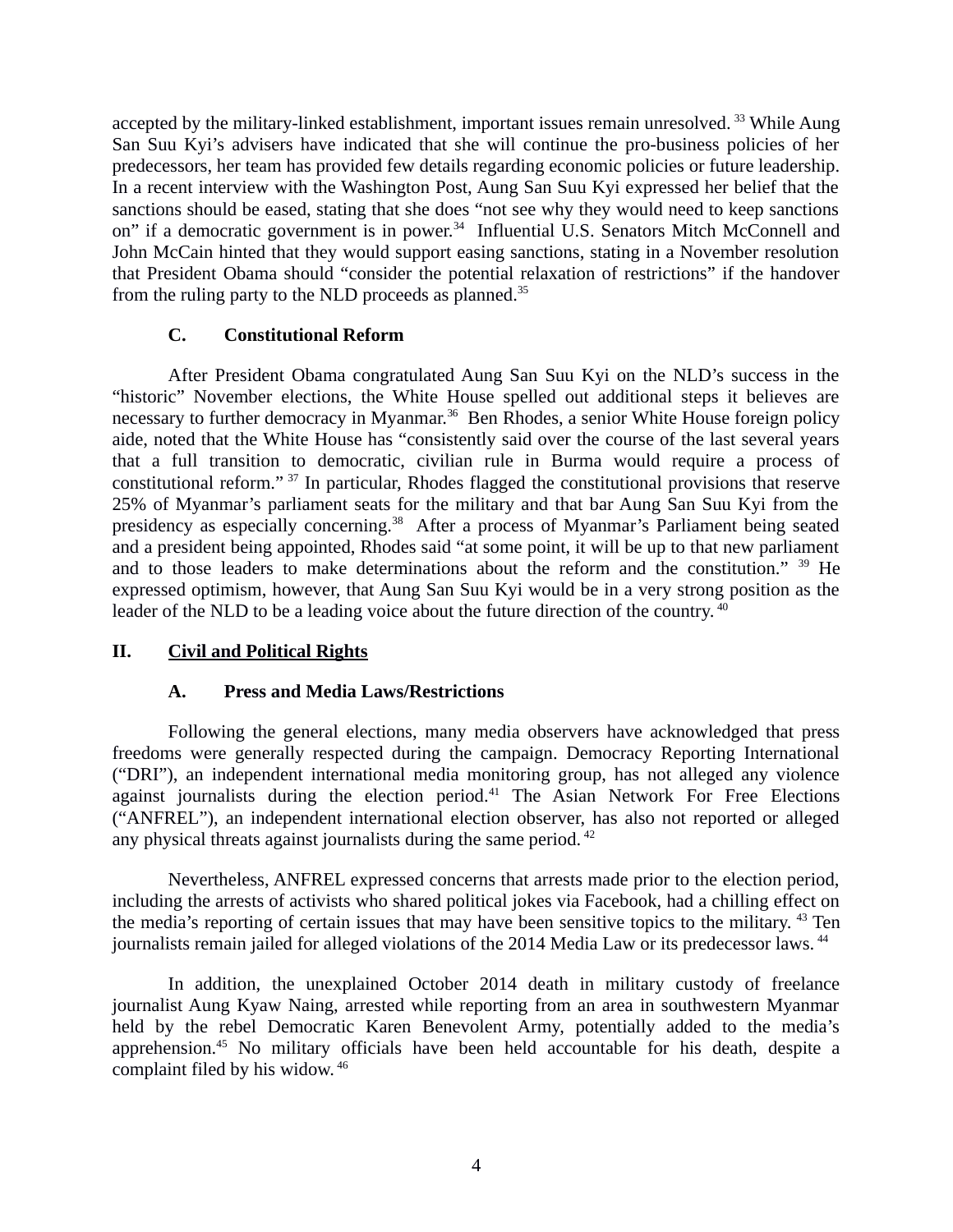The Myanmar Election Media Analysis 2015 ("MEMA"), conducted by Myanmar's Mizzima Media Group together with META Communication, an Austria-based media monitoring company, found that media coverage in October 2015 focused heavily on the NLD, with a slight increase in coverage on the topic of democratic reforms. $47$  Disparities between state and private media appear to have persisted. While state media emphasized the activities of President Thein Sein, cabinet members and military officials, private media focused on the NLD and opposition.<sup>48</sup> This shows that the flow of news and information in Myanmar has become more open even since 2011, when newspapers potentially faced penalties for reporting on or publishing pictures of Aung San Suu Kyi.<sup>49</sup>

### <span id="page-4-1"></span>**B. Freedom of Association/Religion**

In the Western regions of Rakhine, the Arakan National Party ("ANP"), an outspokenly anti-Muslim Buddhist nationalist party, garnered strong election results on a platform hostile to Myanmar's minority Muslim population and the Rohingya refugees.<sup>50</sup> Such anti-Muslim sentiment was a theme in the months of campaigning in Rakhine State, most outwardly demonstrated by the Buddhist Committee for the Protection of Nationalism and Religion (Ma Ba Tha). $51$ 

Although NLD and USDP candidates trounced Ma Ba Tha in the general elections, it is notable that even the NLD felt the need to appease anti-Muslim sentiment. On a campaign visit to Rakhine State, Aung Sun Suu Kyi herself declared that she would not allow the "Rohingya to take over Rakhine State."<sup>52</sup> Muslim nationalist opposition was minimal and across the country only 28 Muslim candidates ran for national representation, none of whom successfully won seats. $53$ 

Aside from electoral politics, the plight of Myanmar's Muslim minority in Rakhine State remains an issue, as does the continuing crisis of Muslim Rohingya refugees fleeing Bangladesh and Western Myanmar, where cultural identities are divided by political borders. Although the union government denies persecution of domestic Muslims and continues to apprehend refugees fleeing by boat through its coastal waters,<sup>54</sup> the United Nations this month reiterated its concern as to both issues and has now called for full citizenship for Rohingya people of Myanmar.<sup>55</sup>

Meanwhile, anecdotal reports of persecution also persist. For example, reports surfaced of government officials taking Muslim-owned livestock to be redistributed to Arakanese Buddhist farmers settling in a largely Muslim Township on the border with Bangladesh.<sup>56</sup>

# <span id="page-4-0"></span>**C. Official Corruption**

During a session of the Myanmar Parliament's lower house on November 24, outgoing lawmaker Tin Maung Oo asked Mya Win, chairman of Myanmar's Anti-Corruption Commission ("ACC"), what measures had been taken against cases of bribery and corruption, and whether these measures had been successful.<sup>57</sup> In his reply, Mya Win stated that the ACC had not made any plans to audit the possessions of government officials, citing the 18-month delay in the Parliament's passage of bylaws to determine the commission's funding and implementation.<sup>58</sup>

Numerous lawmakers have criticized the ACC, which is largely composed of retired high-ranking military officers directly appointed by President Thein Sein, claiming that the body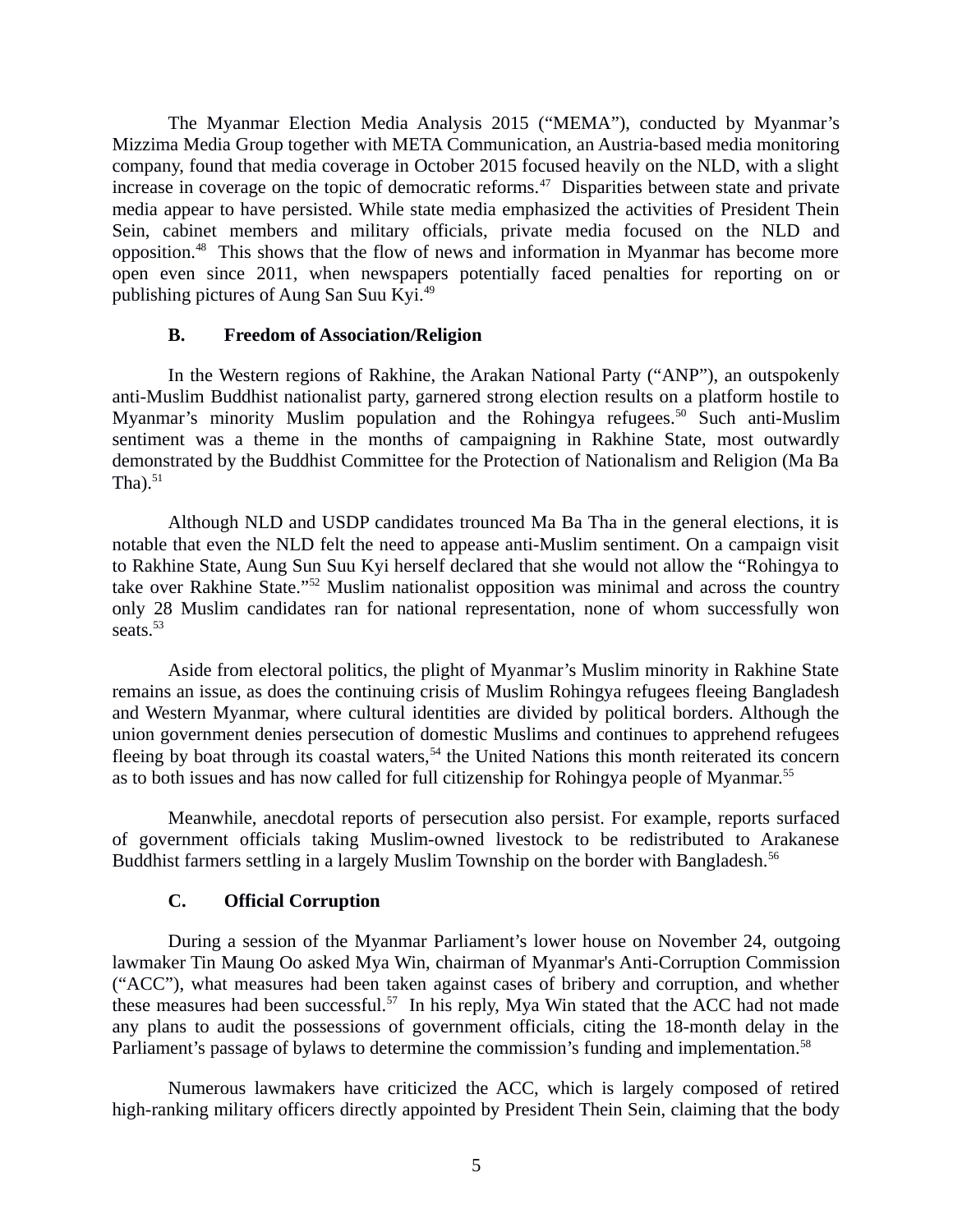is ill-equipped to tackle rampant corruption in the Myanmar bureaucracy.<sup>59</sup> Mya Win told the Lower House on Monday that the commission had so far taken legal action against nine government employees, with a further 125 people reprimanded for violating the civil service code of conduct.<sup>60</sup> Furthermore, the ACC had recovered less than USD \$16,000 in compensation payments since its formation in March 2014.<sup>61</sup>

On November 21, more than 100 people were killed in a jade mine landslide in Hpakant, Kachin State, a remote outpost in northern Myanmar.<sup>62</sup> As Global Witness reported in October, Myanmar's jade extraction industry, worth an estimated USD \$31 billion as of 2014, is dominated by the country's military figures and their associates.<sup>63</sup> As the resulting death toll continues to rise, the landslide will likely draw attention to the corruption underlying the jade industry in Myanmar.<sup>64</sup>

#### <span id="page-5-0"></span>**III. Governance and Rule of Law**

Following the NLD's decisive victory in the general elections, the primary political focus has shifted to whether the NLD's transition to power will be a smooth one, or whether the incumbent party or the military will refuse to accede as they did following the 1990 election.<sup>65</sup> In the efforts to secure a successful and peaceful transition to power, Aung San Suu Kyi has met with outgoing Parliament speaker, Shwe Mann, who has indicated his willingness to cooperate with the transitioning of political power to the NLD.<sup>66</sup> Nevertheless, with Shwe Mann's loss of substantial political capital following his ouster from the chairmanship of the USDP earlier in 2015, his assurances alone will likely not be sufficient for the NLD to achieve a proper democratic transition.<sup>67</sup> President Thein Sein and Min Aung Hlaing, who have expressed support for a democratic transition, have purportedly agreed to meet with Aung San Suu Kyi, but such meetings have been postponed.<sup>68</sup>

Despite her party's success in the elections and evident popularity among the electorate, Aung San Suu Kyi is not without her critics. One editorial from the Canada-based non-profit Centre for Research on Globalization ("CRG") portrays her as "Myanmar's new 'democratic dictator,'" cautioning against the rush of enthusiasm at the changing of the Myanma guard.<sup>69</sup> The author alleges that Aung San Suu Kyi and the NLD, along with a number of allied NGOs, have been underwritten with funds from foreign backers whose ultimate goal is to get to Myanmar's industry and resources via the party and its leader, who are publicly supportive of foreign investment.<sup>70</sup> The author goes on to criticize Aung San Suu Kyi for comments she made following her party's sweeping victory, including her affirmative response to the question of whether she intends to run the country as president in all but name, $<sup>71</sup>$  rebuking her reply as a</sup> "flagrant disregard for the rule of law," in direct contrast to her long time pledge to champion that democratic principle.<sup>72</sup>

Perhaps more troubling is the CRG's other main criticism: that Aung San Suu Kyi and the NLD have disenfranchised and further marginalized Myanmar's Rohingya.<sup>73</sup> Aung San Suu Kyi has been heavily criticized for her failure to speak out in support of the Rohingya, favoring instead the political expediency of avoiding a backlash from the nation's Buddhist majority. However, the CRG's editorial takes the critique a step further, claiming that the NLD in fact supported the vocal—and often violent—demonstrations by Buddhists, including many monks, aimed at coercing the government into keeping the Rohingya stripped of their voting rights.<sup>74</sup>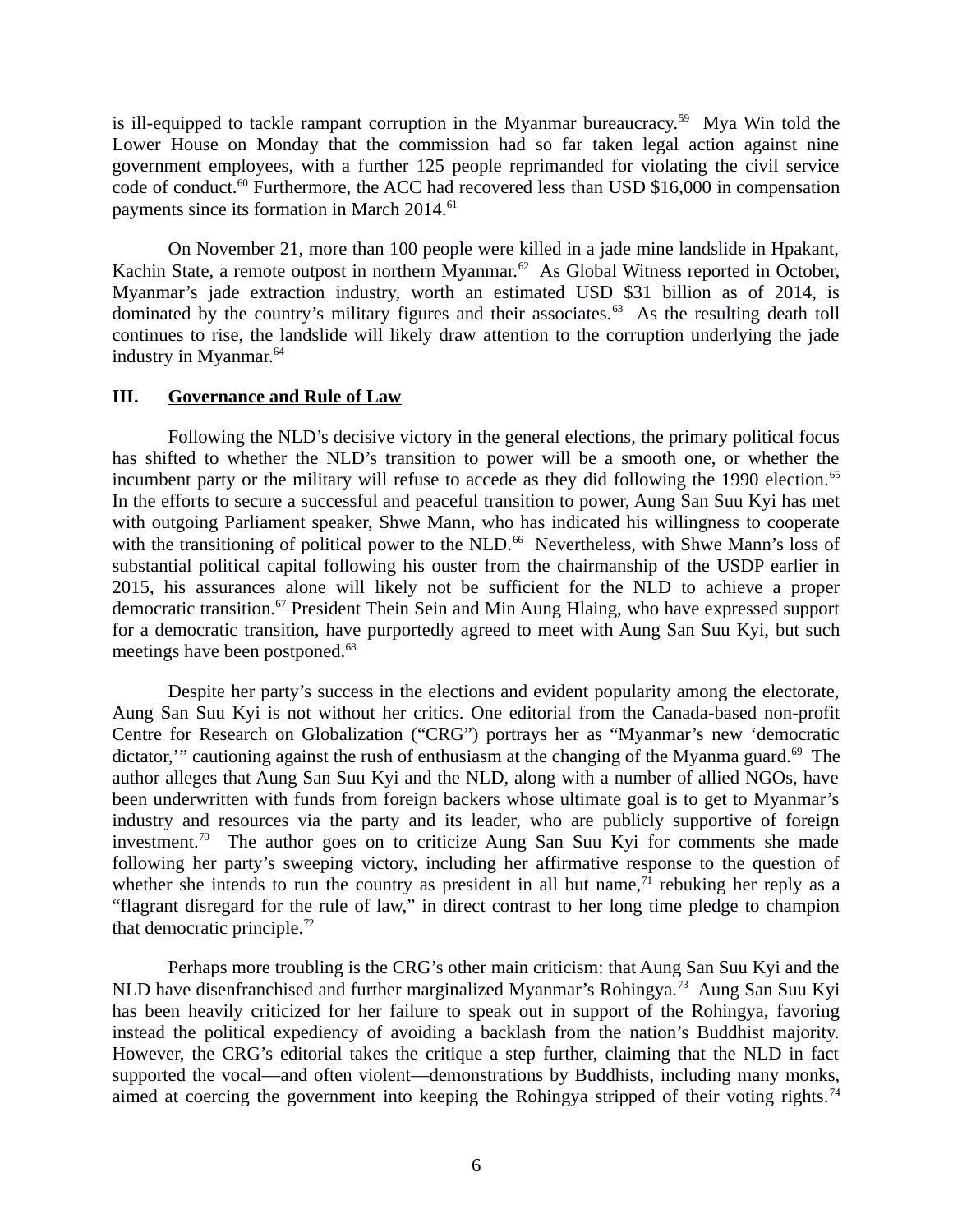Regardless of the truth of CRG's claims, it is difficult to dispute that the NLD's victory bears little optimism for the Muslim minority. A senior NLD leader commented, "[w]e have other priorities" than improving the massively disadvantaged lives of the Rohingya.<sup>75</sup> He went on to say that the issue would likely have to be dealt with by "returning" them to Bangladesh, voicing the common opinion within Myanmar that the Rohingya—who are not afforded Myanma citizenship—are illegal immigrants from the neighboring country.<sup>76</sup>

# **IV. Economic Development**

### <span id="page-6-2"></span><span id="page-6-1"></span>**A. Developments in the Legal Framework of Economic Development**

Efforts to combine two key investment laws—the Myanmar Citizens Investment Law (enacted in July 2013) and the Foreign Investment Law (enacted in November 2012)—continued in November, with the lower house of Myanmar's Parliament approving amendments.<sup>77</sup> The amendments generally enable regional governments to have more input in the foreign direct investment approval process. In particular, the Myanmar Investment Commission would be permitted to delegate power regional authorities, depending on the type of business.<sup>78</sup> The delegation-related amendments are intended to expedite both the approval process and regional economic development.<sup>79</sup>

## <span id="page-6-0"></span>**B. Developments in Foreign Investment and Economic Development Projects**

Foreign investors continue to monitor Myanmar's political transition. A senior legal advisor to Aung San Suu Kyi, has commented that foreign investors can expect to do business more easily under the incoming government.<sup>80</sup> In an interview with the *South China Morning Post*, Robert Pé recognized the labyrinth of regulations that face foreign investors and noted that Myanmar needs "to reduce the amount of regulation and just make it easier for businesses to operate, both foreign and domestic businesses."<sup>81</sup>

Despite these assurances, some investors who have reached existing agreements to invest in Myanma organizations with the blessing of the USDP have viewed the NLD's victory with some measure of apprehension.<sup>82</sup> Nevertheless, Aung San Suu Kyi has assured investors and current business owners—principally military members who control several large conglomerates —that they will be able to realize the future economic benefits of their existing arrangements under the NLD's new regime.<sup>83</sup> Meanwhile, those involved in smaller and startup business ventures are optimistic that they will have the opportunity to compete fairly for fresh capital entering the country.<sup>84</sup>

Despite the apprehension of some Myanmar capitalists, at least one is more confident. Former parliament member and U.S. blacklisted crony, Khin Shwe, has built a large construction conglomerate largely through his ties to the incumbent government and the former military junta.<sup>85</sup> Expressing his belief that the NLD's victory at the polls will not damage his fiscal position, Shwe stated that "[w]hen the investments come in, there is no one else apart from us, the 'cronies', who will be able to work on the same level as the foreign investors." $86$  To his point, Myanmar's largest and most profitable sectors are firmly in the hands of a few select, well-connected groups. Although the NLD may be able to usher in new capital that could be available to smaller, more modern ventures, many foreign investors seeking Myanma allies will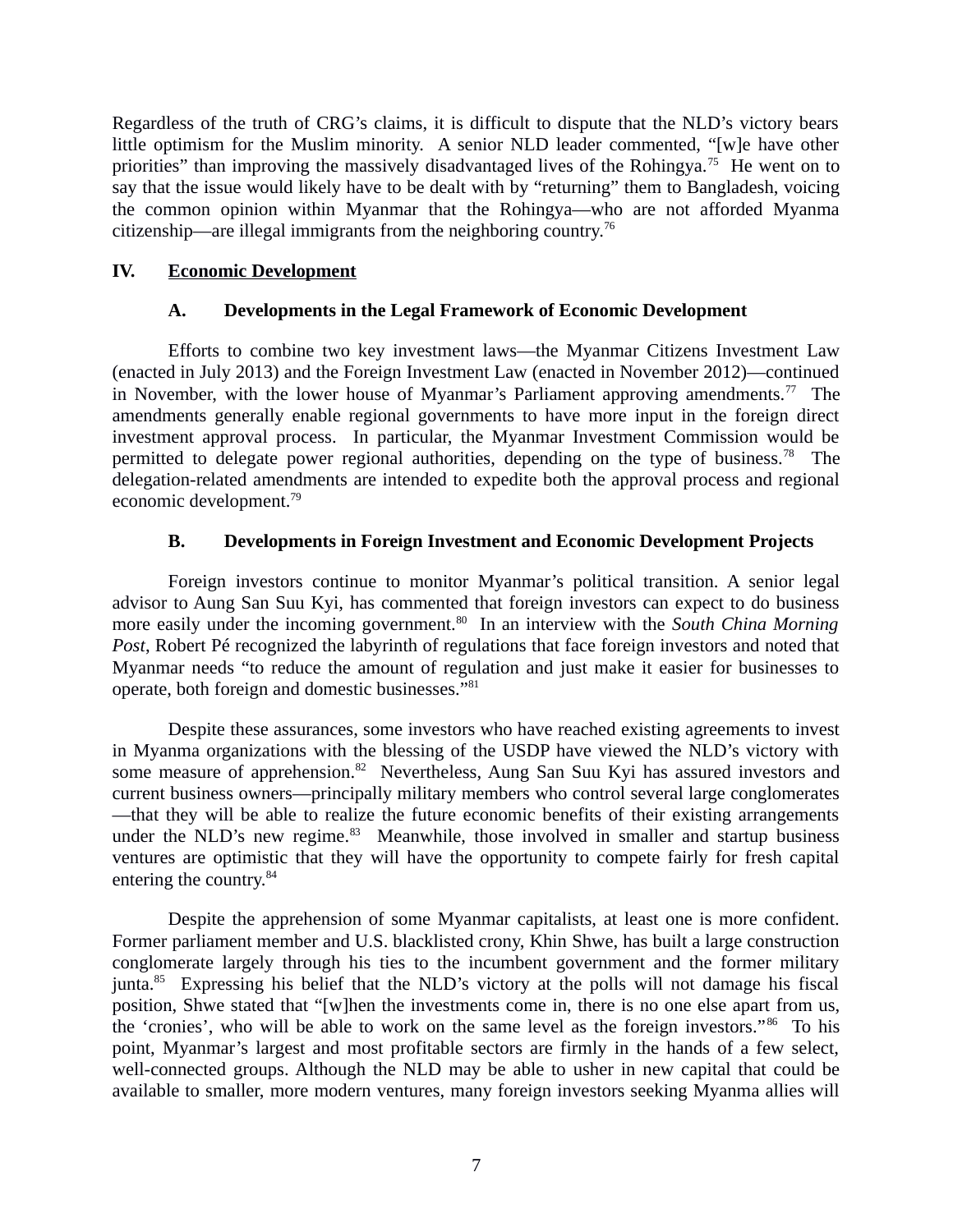likely opt to partner with established and experienced businesspeople such as Shwe. $87$ Recognizing the power shift as an opportunity to attract more foreign capital, Shwe has shifted his political allegiances from outgoing President Thein Sein to Aung San Suu Kyi, who he refers to as "Big Sister."88

## <span id="page-7-2"></span>**C. Land Seizures**

This month, the 88 Generation Peace and Open Society released a land conflict report entitled "Farm and Farmers' Tears."<sup>89</sup> The report surveyed all of Myanmar, and found 354 cases of land conflict in 2014-15, most occurring in Rakhine (105) and Shan (81) states.<sup>90</sup> Almost all of the reported instances of land conflicts involved land confiscation.<sup>91</sup> Of the 314 instances of land confiscations, 120 plots of land were confiscated by government ministries, 109 by the military, 49 by companies, 28 by social organizations, and 28 for infrastructure projects.<sup>92</sup> Min Ko Naing from 88 Generation and Open Society stated that the group released the report this month because they want the incoming members of parliament to "know about land conflict and consider it seriously."<sup>93</sup> "Some people have signed agreements under threat of force and got little compensation. They cannot go to the court for their justice because they have already signed the agreement," he said. The report urged the government to increase legal protections for farmers.<sup>94</sup>

Perhaps not coincidentally, the government's Land Utilization Management Committee released a statement this month claiming that 95% of all confiscated lands—some 350,000 acres —have been returned to farmers. $95$  The 88 Generation and Open Peace Society, in response to this statement, stated that much of the land was not "returned" to the original owners at all.<sup>96</sup> Government officials gave confiscated land to friends and allies instead of "returning" it.<sup>97</sup> Moreover, some lands were returned to the tenant farmers that had been working the land, not to the owners, and other owners were not provided with the proper documentation that permits them to work the land without fear of future interruption.<sup>98</sup> The 88 Generation and Open Peace Society maintains that the majority of the farmers they communicate with, "who are the rightful owners, did not get their land back."<sup>99</sup>

In the Mandalay region, farmers had been continuing to plant on disputed land as an act of political defiance.<sup>100</sup> Days before the harvest, a masked man drove a tractor onto the crops and destroyed them.<sup>101</sup> The affected farmers have asked authorities to investigate and to bring criminal charges.<sup>102</sup>

# **V. Ethnic Violence**

### <span id="page-7-1"></span><span id="page-7-0"></span>**A. Peace Talks**

The government has encouraged non-signatories to last month's peace pact to enter discussions about joining the pact.  $103$  The government's peace negotiating body has proposed talks with the Shan State Army-North, one of the non-signatories. <sup>104</sup> Talks are also being arranged between the government and the Shan State Progress Party ("SSPP"). $105$  Reports indicate that, despite the November 30, 2015 deadline, it is unclear whether the SSPP has accepted the outlined terms of a peace deal. $106$ 

As part of the original ceasefire agreement, participants agreed to identify a framework for future peace negotiations by December 14, 2015 and to commence additional political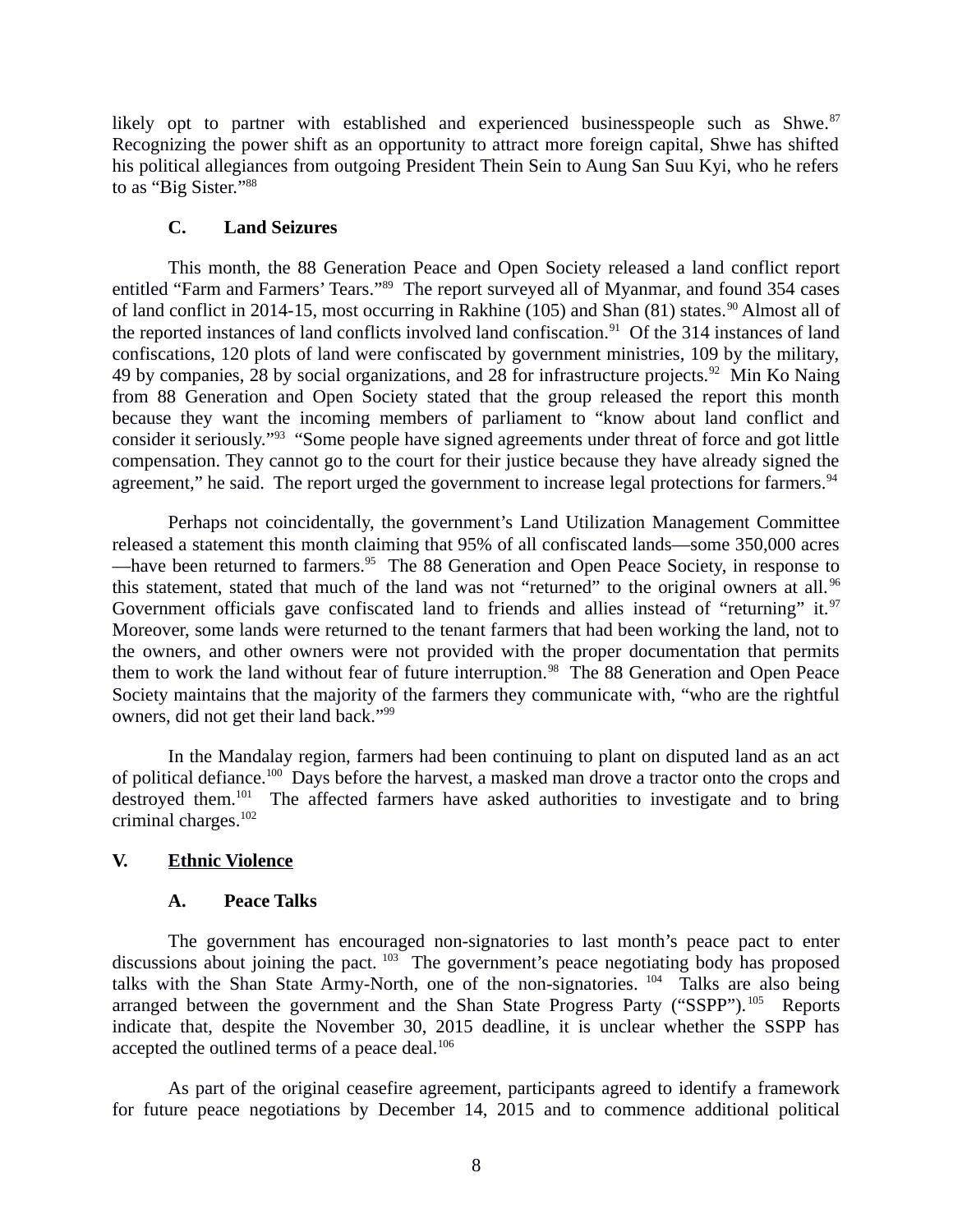dialogue by January 13, 2016. Since the original agreement, the government has indicated that non-signatories may take part in the process leading up to this political dialogue.<sup>107</sup>

In November, the signatories also agreed to a code of conduct and selected the members of the Joint Monitoring Committee.<sup>108</sup> The joint committee is made up of 26 representatives tasked with monitoring implementation of the ceasefire agreement.<sup>109</sup> Ten representatives have been drawn each from the government and from among the eight ceasefire signatories, with the remaining six representatives being civilian leaders put forward by both sides.<sup>110</sup>

Since the signing of the peace pact there have been no clashes in certain parts of the country controlled by peace pact signatories.<sup>111</sup> However, there have been continued reports of government attacks on areas controlled by non-signatories.<sup>112</sup>

The signing of the peace pact has brought changes in the relationships between the ethnic groups. The pact was cited as the reason for the temporary suspension of two member groups from the United Nationalities Federal Council.<sup>113</sup> There were also meetings between some of the non-signatory groups which "floated the idea of forming a new alliance of non-signatory ethnic armed groups that would replace the United Nationalities Federal Council."<sup>114</sup> Lastly, there are reports of intra-group tensions stemming from the signing of the peace pact.<sup>115</sup> The Karen National Union ("KNU") has reported a "split within the ranks of the KNU leadership" resulting from the signing of the peace pacts."<sup>116</sup>

The NLD's success in the November elections has introduced additional uncertainty to the peace talk process. One commentator contended that "the 8 EAOs [Ethnic Armed Organizations] have miscalculated, for they thought the USDP would at least win enough votes, be able to form a coalition government…and continue the peace process. It is now very likely that the game plan will be altered and the players will be replaced by the new incoming regime."117

Despite these uncertainties, Aung San Suu Kyi and NLD representatives have tried to assure signatories that the existing pact would be honored by any new government.<sup>118</sup> The NLD has reportedly "made 'national reconciliation' its top priority for when it takes the reins of government," although it has not revealed many details of how it intends to pursue the peace process.<sup>119</sup>

At present, two elements of the NCA are slowly moving forward and the accord has been submitted to Myanmar's national parliament. $120$ 

#### <span id="page-8-0"></span>**B. Violence Between the Union Government and Ethnic Rebel Groups**

Violence involving ethnic groups resulted in purportedly legal disenfranchisement during the November elections. The UEC precluded ethnic minorities' participation in polls in many areas of Kayin, Shan, and Kachin states on the basis that ongoing violent conflict created "unfavorable conditions for polling."<sup>121</sup> Notably, such cancellations across Shan State disenfranchised as many as 100,000 eligible voters in townships like Kesi and Mong Hsu.<sup>122</sup>

Tatmadaw aggression has also displaced potential voters who have fled their homes due to violence. Myanmar citizens who have relocated outside of Myanmar to neighboring countries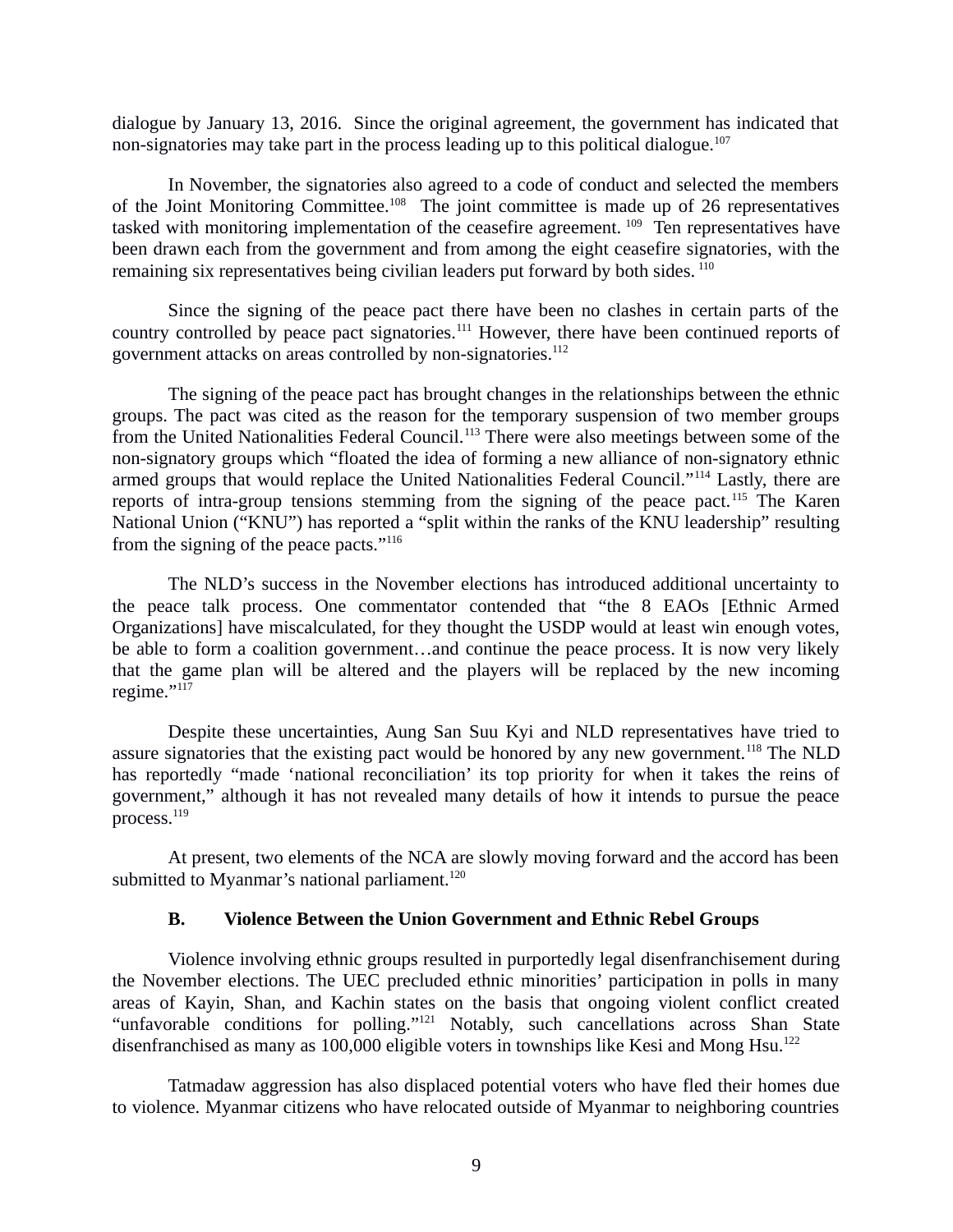like Thailand were not permitted to cast votes.<sup>123</sup> Additionally, migrants who remained within Myanmar's borders faced difficulty voting due to the country's requirement that a citizen must have resided in their home for 180 days prior to an election to be eligible to vote.<sup>124</sup>

Meanwhile, since her party's success in the general elections, Aung San Suu Kyi has pledged to include ethnic minority voices in her government<sup>125</sup> and has also stressed the goal of "ending the war in ethnic states [and] adhering to the spirit of Panglong," the 1947 agreement that today's ethnic armed groups cite for its promise of federal governance.<sup>126</sup>

Despite the October signing of the nationwide ceasefire agreement, armed conflict has continued in Myanmar, especially amongst groups that were not signatories to the October ceasefire agreement. The violence involving non-signatory groups has included intensifying aerial attacks against the Ta'ang (Palaung) National Liberation Army ("TNLA"), $^{127}$  the Shan State Army – North ("SSA-N"),<sup>128</sup> the United Wa State Army ("UWSA"),<sup>129</sup> and the Kachin Independence Army,<sup>130</sup> as well as simmering violence in Rakhine State, home to the Arakan Army.<sup>131</sup>

Notably, the TNLA has accused the ceasefire signatory Shan State Army– South of coordinating with Tatmadaw forces in several attacks near the townships of Namhkam and Manton along the Chinese border.<sup>132</sup> Infighting between signatory and non-signatory groups has also led to rifts in the United Nationalities Federal Council ("UNFC"), which expelled from its ranks two formerly allied members, the signatory Chin National Front and the Pa-O National Liberation Organization.<sup>133</sup>

The normally peaceful Mohnyin District in Kachin State saw several mid-November clashes with government forces, including aerial attacks described by local representatives as "one-sided" offensives.<sup>134</sup> A Kachin spokesperson described the attacks as "intense" and echoed SSA-N allegations that the government offensive was motivated by the local group's nonparticipation in the nationwide ceasefire agreement. $135$ 

In the Kokang region, home to the ethnic-Chinese Myanmar National Democratic Alliance Army ("MNDAA"), martial law was suspended in November but clashes continued in the hills around Lauki Township, with MNDAA troops often retreating toward the Chinese border.<sup>136</sup> Since the institution of martial law in February, displaced persons from Kokang have numbered in the tens of thousands, with some crossing the border to China and leading the United Nations to call for better access to monitor this frontier.<sup>137</sup>

In early October, government forces began a major offensive against SSA-N forces in central and northern Shan State.<sup>138</sup> To date, attacks have ceased only on November 8 for the election and during a three-day period from November  $19-21$ .<sup>139</sup> Through continuous violence, including air attacks and the use of over 200 ground troops, government forces have been attempting to surround the SSA-N main base at Wan Hai, Kyethi township as well as clear the area around Mong Nawng, Mong Hsu, and Kyethi townships.<sup>140</sup> Tatmadaw are attempting to seize hilltop posts in Mong Hsu, just east of their Wan Hai headquarters.<sup>141</sup> General General Say Htin of the SSA-N has explained that the ferocity of this conflict is due to the necessity of the Wan Hai base to continuing SSA-N operations.<sup>142</sup>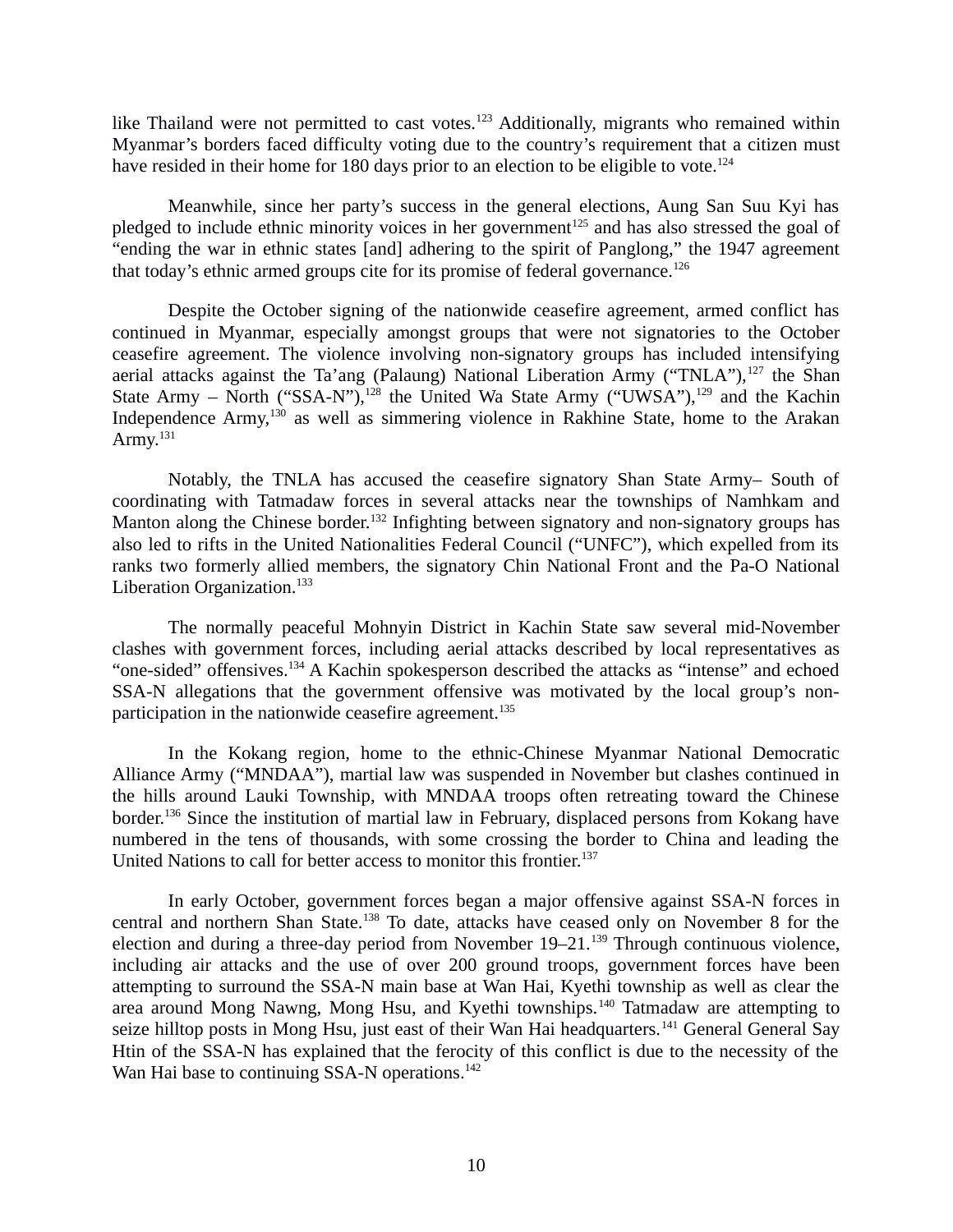Local organizations report that more than 10,000 individuals have been internally displaced due to such continued violence as of the end of November (with the UN estimating the number of internally displaced persons to be over 6,000).<sup>143</sup> As the violence comes during harvest season for paddy rice, sesame, and millet, many villagers must choose between financial ruin and personal safety<sup>144</sup> and numerous anecdotal reports describe non-combatant casualties incurred in the normal course of harvesting crops for the season.<sup>145</sup>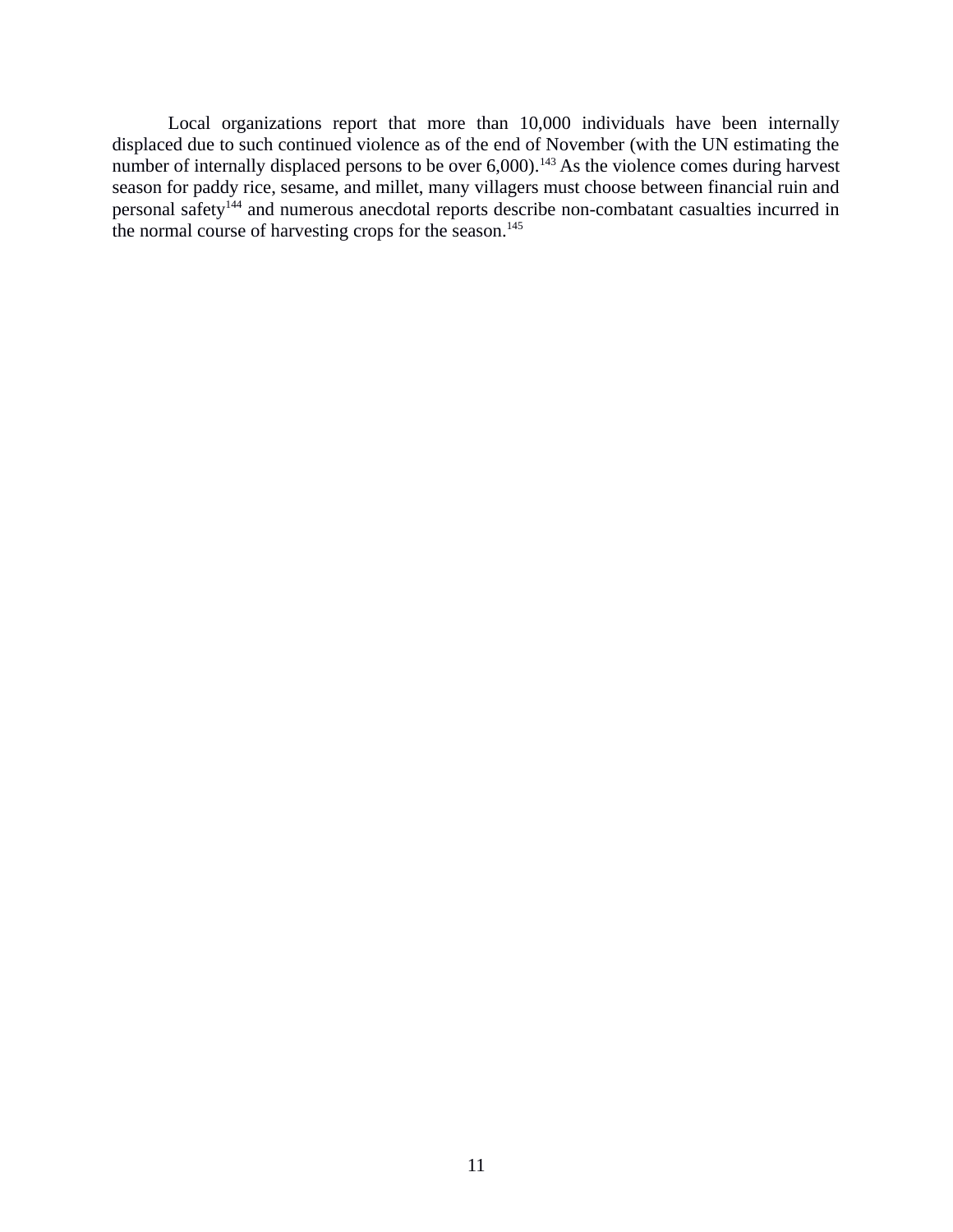1 Myanmar Times, November 13, 2015: . *Id. Id. Id. Id. Id.* 7 The Myanmar Times, November 3, 2015 8 The Myanmar Times, November 9, 2015 9 The Myanmar Times, November 9, 2015 10 The Myanmar Times, November 9, 2015 11 Myanmar Times, November 13, 2015: ; The Guardian, November 23, 2015: *Id.* 13 The Guardian, November 23, 2015: . 14 BBC News, November 5, 2015: *Id.* 16 Financial Spots, November 27, 2015: *Id.* 18 BBC News, November 5, 2015: *Id.* 20 Reuters, November 20, 2015: [http://www.reuters.com/article/2015/11/20/us-myanmar-election-expenses](http://www.reuters.com/article/2015/11/20/us-myanmar-election-expenses-idUSKCN0T913N20151120#S1XexezLMXuOWQKZ.97)[idUSKCN0T913N20151120#S1XexezLMXuOWQKZ.97](http://www.reuters.com/article/2015/11/20/us-myanmar-election-expenses-idUSKCN0T913N20151120#S1XexezLMXuOWQKZ.97) *Id. Id.* 23 ABC News, November 13, 2015: *Id.* 25 ABC News, November 30, 2015: *Id.* 27 Washington Post, November 23, 2015: *Id. Id. Id.* 31 The Wall Street Journal, November 26, 2015: *Id. Id. Id. Id.* 36 Channel News Asia, November 13, 2015: . *Id. Id. Id. Id.* 41 Tempo.Co, December 4, 2015: . *Id. Id. Id. Id. Id.* 47 International Press Institute, November 30, 2015: *Id. Id.* Financial Times, November 9, 2015: . Financial Times, November 5, 2015: . The Irrawaddy, November 6, 2015: . Myanmar Times, November 23, 2015: . The Irrawaddy, November 20, 2015: . Myanmar Times, November 23, 2015: . The Irrawaddy, November 12, 2015: . 57 The Irrawaddy, November 24, 2015: . *Id. Id. Id.* 61 Myanmar Times, November 25, 2015: . 62 USA Today, November 24, 2015: 63 Global Witness October 23, 2015: 64 USA Today, November 24, 2015: 65 The Wall Street Journal, November 19, 2015: *Id*.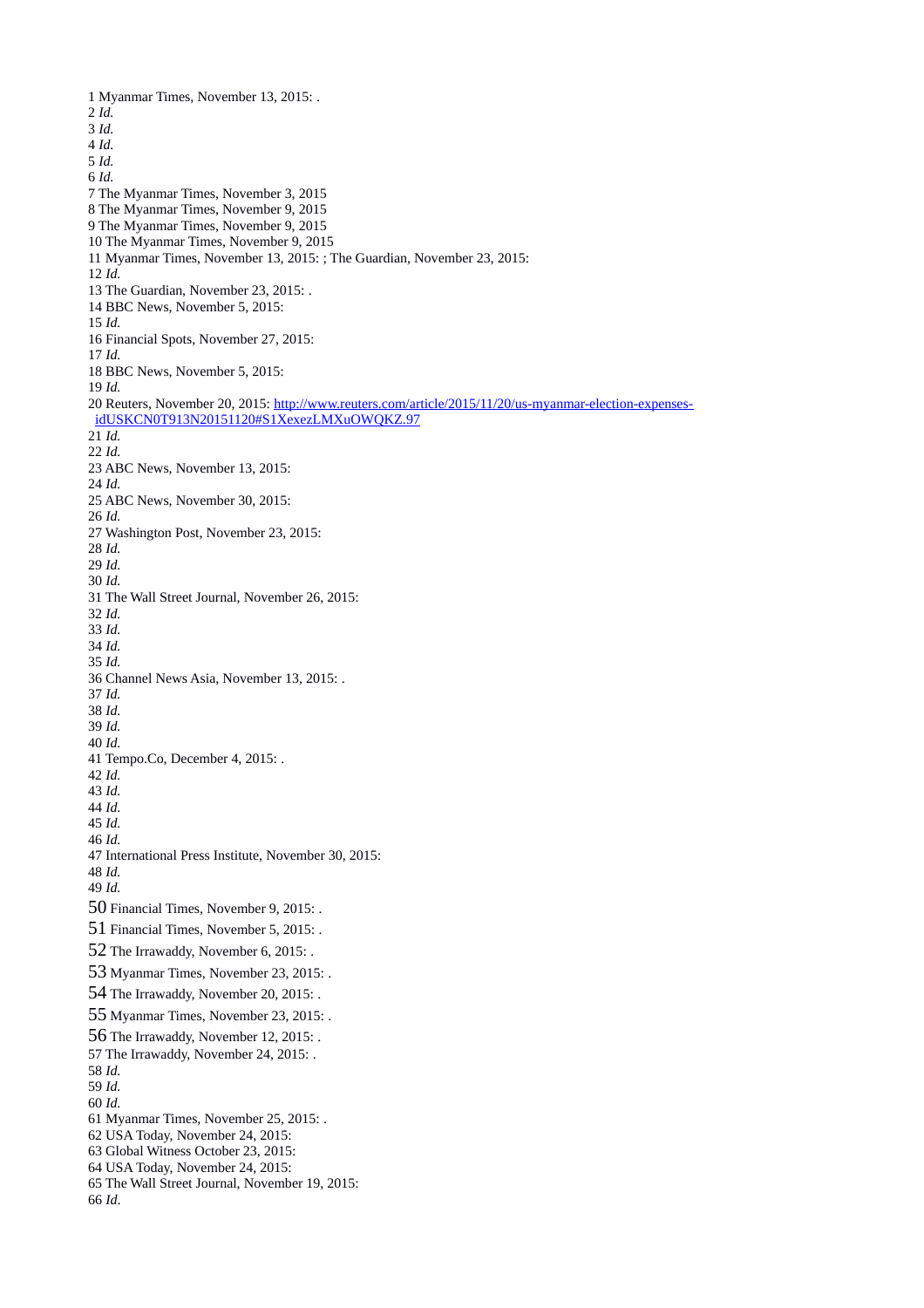67 See our August, 2015 report for additional detail. 68 The Wall Street Journal, November 19, 2015: 69 Centre for Global Research, November 21, 2015: . *Id*. 71 Suu Kyi is constitutionally barred from assuming the presidency due to her sons, who are U.K. citizens. 72 Centre for Global Research, November 21, 2015: *Id*. *Id*. 75 The New York Times, November 18, 2015: . *Id*. 77 Eleven Myanmar, Nov. 19, 2015: ; Myanmar Times, Nov. 19, 2015: . Myanmar Times, Nov. 19, 2015: . *Id.*  80 South China Morning Post, Nov. 29, 2015: . *Id.* 82 Nikkei Asian Review, November 13, 2015: . *Id*. *Id*. 85 Reuters, November 17, 2015: [http://www.reuters.com/article/2015/11/17/us-myanmar-election-investment](http://www.reuters.com/article/2015/11/17/us-myanmar-election-investment-idUSKCN0T62M020151117#Lm2cX1UJoK7Js2lS.97)[idUSKCN0T62M020151117#Lm2cX1UJoK7Js2lS.97.](http://www.reuters.com/article/2015/11/17/us-myanmar-election-investment-idUSKCN0T62M020151117#Lm2cX1UJoK7Js2lS.97) *Id*. *Id*. *Id*. 89 Myanmar Business Today, November 26, 2015, . *Id. Id. Id. Id. Id.* 95 Democratic Voice of Burma, November 30, 2015, . *Id. Id. Id. Id.* 100 Myanmar Times, November 30, 2015: . *Id. Id.* 103 The Irrawaddy, November 20, 2015, *Id.* 105 The Myanmar Times, December 2, 2015, *Id.* 107 The Myanmar Times, November 25, 2015, 108 The Irrawaddy, November 19, 2015, *Id. Id. Id.* 112 The Irrawaddy, November 16, 2015, 113 The Irrawaddy, November 12, 2015, 114 The Irrawaddy, November 5, 2015, 115 The Irrawaddy, October 26, 2015, *Id.* Shan Herald Agency for News, December 1, 2015: . Myanmar Times, November 27, 2015: . 119 The Myanmar Times, November 27, 2015, Myanmar Times, December 1, 2015: . Shan Herald Agency for News, November 7, 2015: . Shan Herald Agency for News, November 10, 2015: . Shan Herald Agency for News, November 2, 2015: ; The Irrawaddy, November 5, 2015: . The Irrawaddy, November 4, 2015: ; Shan Herald Agency for News, November 8, 2015: . The Irrawaddy, November 27, 2015: . Shan Herald Agency for News, December 1, 2015: . The Irrawaddy, November 16, 2015: . The Irrawaddy, November 17, 2015: . Shan Herald Agency for News, December 1, 2015: . The Irrawaddy, November 19, 2015: .